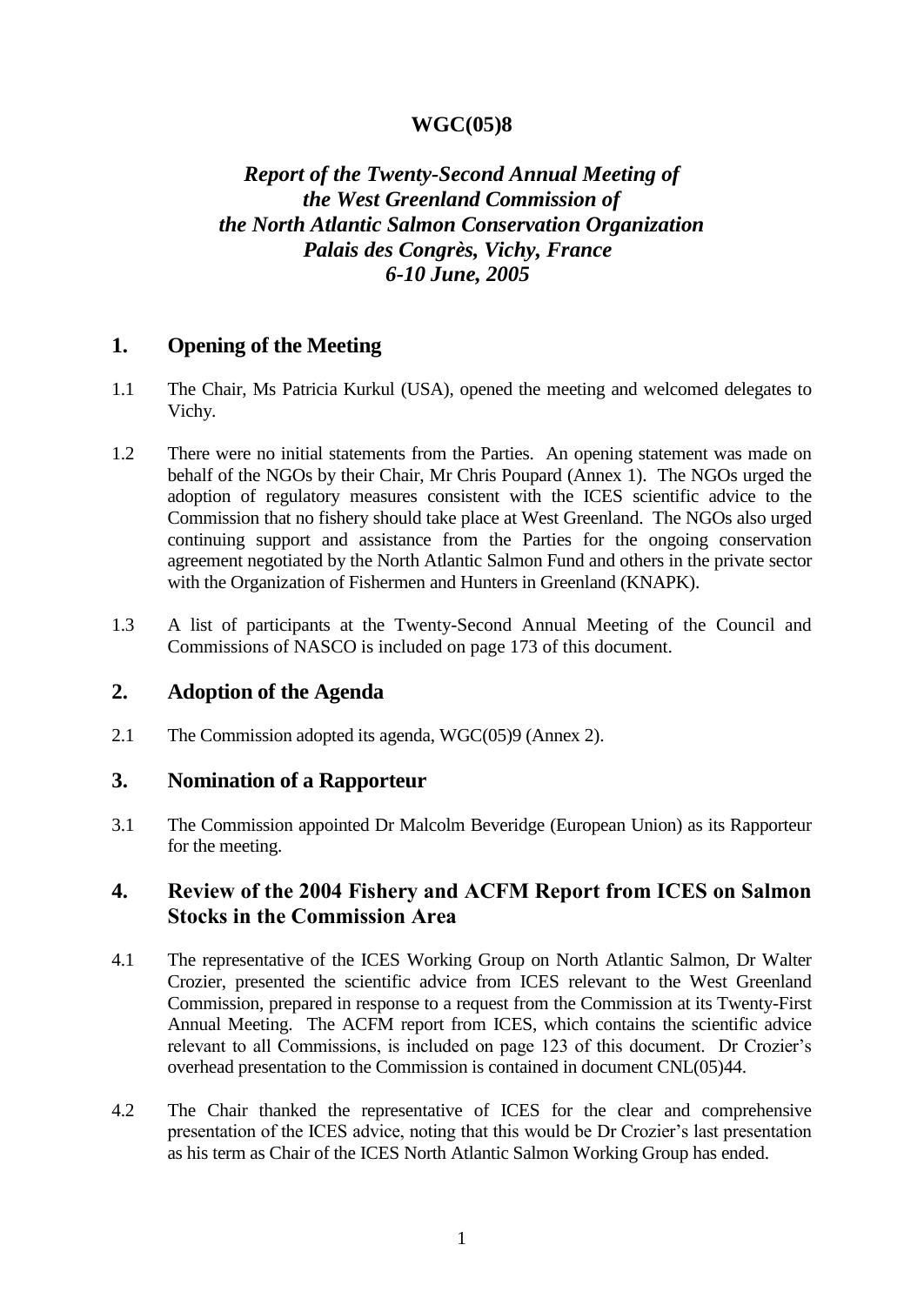- 4.3 The representative of the European Union noted that 151 licences for salmon fishing were issued, that there were 66 reported landings and that 24 of those were by professional fishermen and licence holders. The representative of the European Union asked the representative of ICES whether it was possible to allocate salmon landings between licensed and unlicensed fishermen, but was advised that present data didn't permit this. The representative of ICES expressed a commitment to further examine this issue, proposing that working with local fishermen may help improve the data.
- 4.4 The representative of Denmark (in respect of the Faroe Islands and Greenland) stated that many professional fishermen and hunters applied for licences to maintain their rights to exploit salmon. The Chair agreed that this may be one of the reasons for the high number of licences. The representative of the European Union asked whether there were more fishermen now than in the recent past and stated that the lack of sound data increased the uncertainties associated with the salmon landings. The representative of ICES stressed that it was not assumed that there was a large unreported catch, but that the unreported catch figure needs to be improved. Data are required on both licensed and unlicensed fishermen and on those who report and don't report catches. The representative of Denmark (in respect of the Faroe Islands and Greenland) stated that the Greenland authorities are committed to improving the catch reporting.
- 4.5 A paper on the 2004 fishery at West Greenland was tabled by Denmark (in respect of the Faroe Islands and Greenland, WGC(05)5 (Annex 3).

### **5. Regulatory Measures**

- 5.1 No Parties made initial statements or proposals.
- 5.2 Following consultations, the Chair submitted a draft Regulatory Measure for the Fishing of Salmon at West Greenland, WGC(05)4. The draft Regulatory Measure was consistent with present ICES scientific advice and with earlier measures and proposed that catches be restricted to amounts for internal consumption in Greenland, which had previously been estimated at 20 tonnes. In the spirit of the 'Next Steps' process it was proposed that the regulatory measure would be automatically extended yearly to cover successive fishing seasons, unless a member of the West Greenland Commission gives written notice to other members by 25 April yearly of its intent to terminate the regulatory measure agreement.
- 5.3 Canada asked whether in agreeing to the regulatory measure this would commit the country to participate in the sampling programme. The Chair stated that the actual arrangements for the sampling programme were the subject of separate negotiations among Parties. Canada asked for clarification of the April 25 deadline for members giving notice to terminate their agreement to the regulatory measure. The Chair responded that the date coincided with the conservation agreement and that while the ACFM had not completed its work, the Working Group would have completed its work by April 20, thereby providing members with information on the status of stocks. The United States gave its support to the multi-year commitment, stating that it was consistent with the 'Next Steps' process, and that setting catches at an amount for internal consumption in Greenland was also consistent with the scientific advice, which has consistently highlighted the very poor state of the salmon stocks being exploited.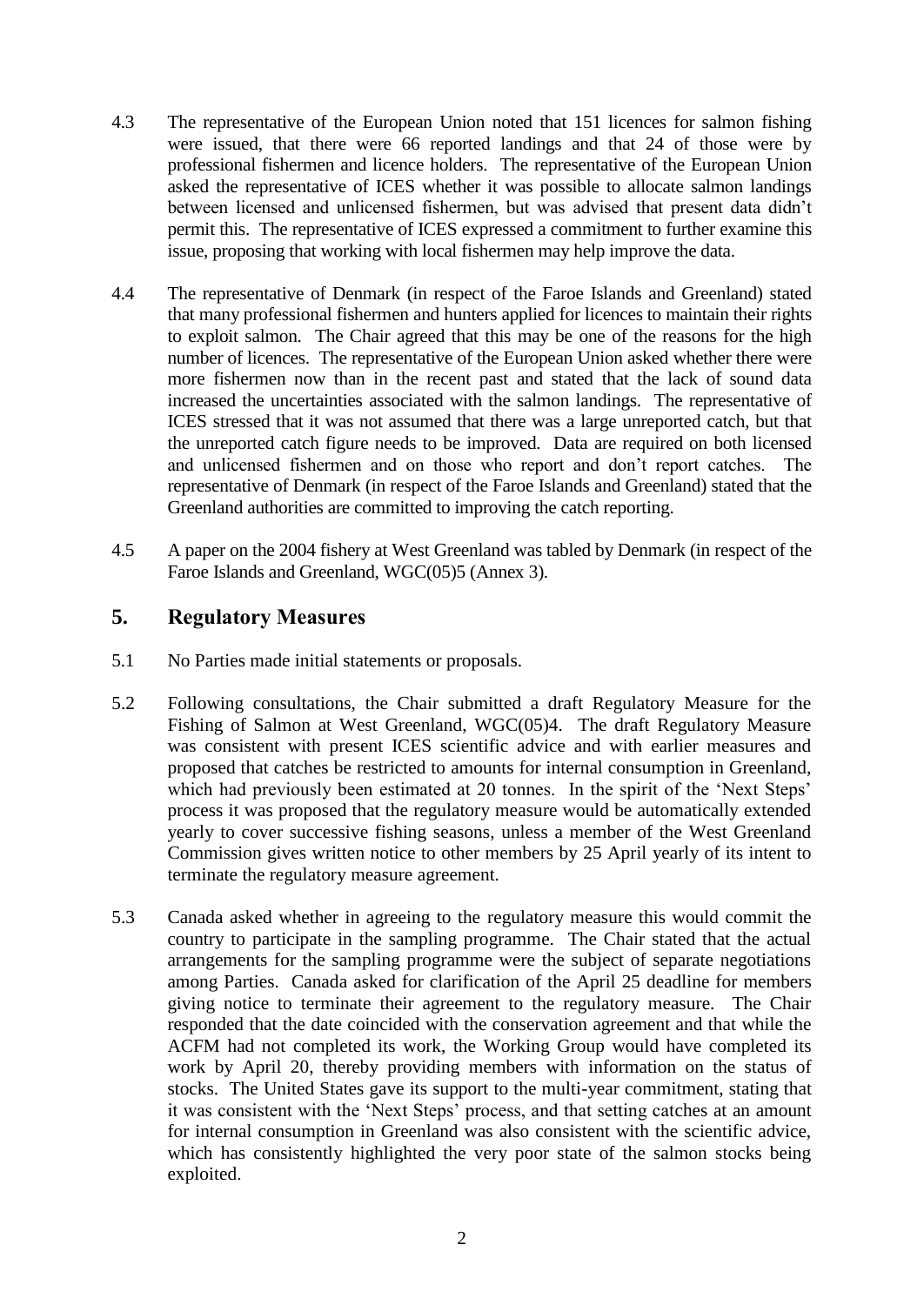- 5.4 After further consultation among the Parties, a revised proposal for a 2005 regulatory measure was tabled.
- 5.5 The representative of Denmark (in respect of the Faroe Islands and Greenland) made a formal statement in which he requested that before the Commission proceeded to decide upon the proposal, he wished to reiterate that Greenland can accept the measure for 2005 in the light of the prevailing biological circumstances and in the light of fisheries limitations undertaken by other Parties. However, it wished to use the opportunity to reiterate that the measure is without prejudice to the basic rights of Greenland to harvest a reasonable portion of this shared resource, which feeds in its waters. It was hoped that the strict measures taken in 2005 in West Greenland and taken or contemplated elsewhere will contribute to improve the stock situation, so Greenland again will be able to reopen its salmon fishery, with due regard to socio-economic needs, and based upon the best available scientific advice. With these words, Denmark (in respect of the Faroe Islands and Greenland) accepted the proposal.
- 5.6 The Chair noted that an important change in the 2005 measure from 2004 was a commitment to explore the possibilities to adopt regulatory measures on a multiannual basis, subject to unforeseeable developments, as suggested within the 'Next Steps' process, during the Annual Meeting in 2006. Denmark (in respect of Faroe Islands and Greenland) will inform the other Parties on the outcome of the 2005 fishery. The Parties adopted the Regulatory Measure, WGC(05)7 (Annex 4).

## **6. Sampling in the West Greenland Fishery**

- 6.1 The United States presented a report on the North American, European Union and Greenland sampling programme at West Greenland in 2004. In view of the findings, the representative of the European Union reiterated that the salmon catch data may be an underestimate and should be treated with caution. The Chair agreed. The representative of ICES stated that the salmon catch data were amended in the light of the sampling work for modelling purposes. The representative of Denmark (in respect of the Faroe Islands and Greenland) also thanked the samplers for their work, stating that he believed the temporal and spatial coverage of the fishery was now excellent. The results highlighted the fact that greater efforts needed to be made to improve catch reporting in Nuuk, where the majority of fish appearing in local markets are sold. Adding its thanks to the samplers, the representative of the European Union asked whether Canada intended to contribute to sampling efforts in 2005. Canada replied that although it had sent no samplers in 2004, it had done so for many years and continued to contribute to the scale analysis work.
- 6.2 The West Greenland Sampling Agreement, WGC(05)6 (Annex 5), was tabled for discussion. All Parties external to Greenland with interests in the mixed stock fishery at West Greenland (Canada, the European Union and the United States) agreed to contribute to the cooperative sampling programme for the 2005 season. In addition, there was a commitment by the Greenland Home Rule Government to support the sampling programme.

## **7. Announcement of the Tag Return Incentive Scheme Prize**

7.1 Two tags were returned from Greenland in 2004. The prize winner was a fisherman, Mr Vittus Jerimiassen, Nuuk, who caught the salmon on 17 October 2004. The fish had